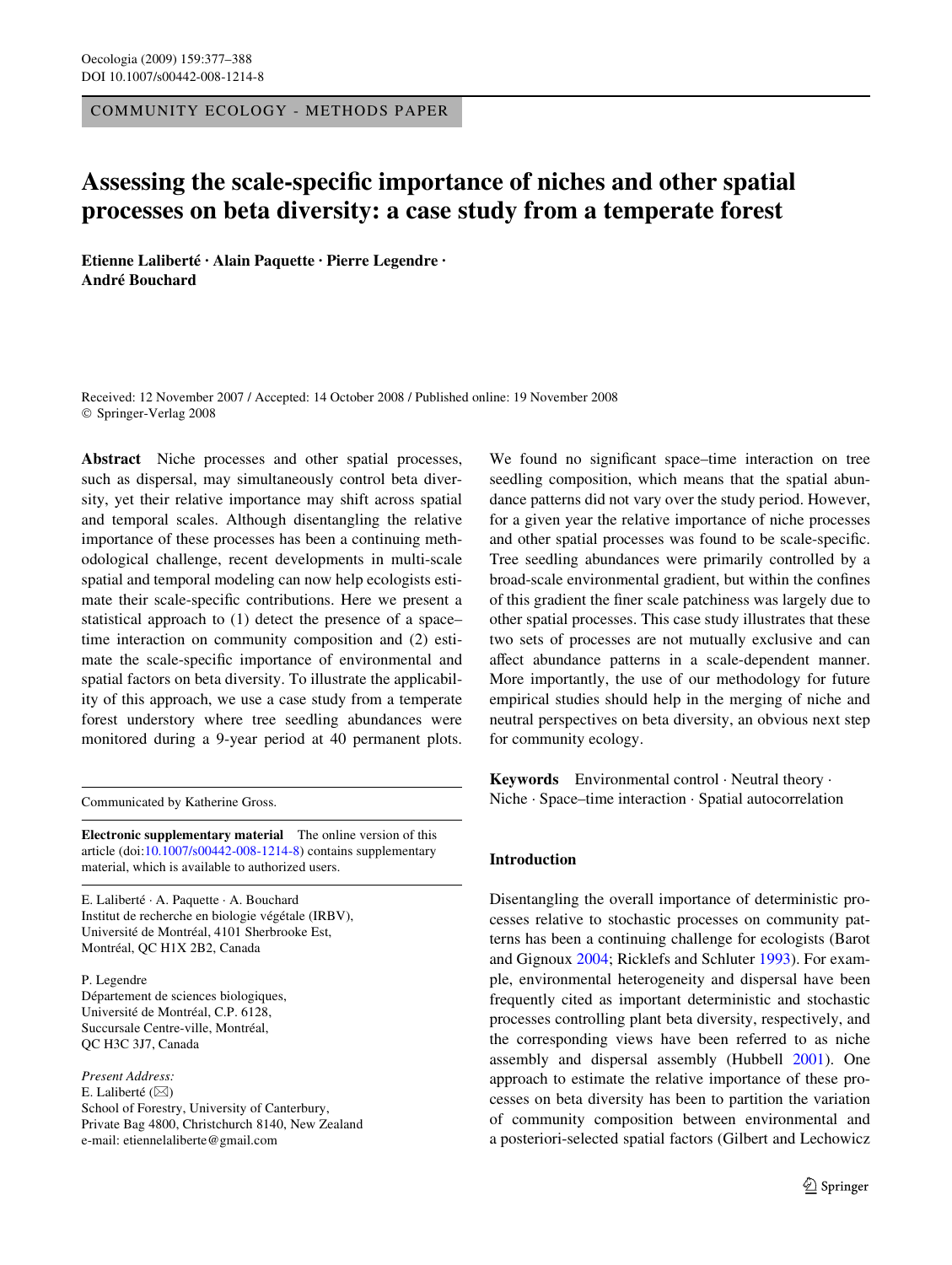[2004](#page-10-1); Jones et al. [2008;](#page-11-2) Karst et al. [2005;](#page-11-3) Legendre et al. [2005](#page-11-4)).

Both deterministic and stochastic processes readily give rise to spatial patterns in community composition within a given region (Soininen et al. [2007\)](#page-11-5), and assessing which of these two sets of processes exerts stronger control over beta diversity can be difficult, particularly at local scales. Part of this difficulty is due to the fact that both sets of processes can lead to very similar patterns (Bell et al. [2006](#page-10-2); Borcard et al. [1992](#page-10-3); Currie [2007](#page-10-4)) since the environment is typically spatially structured (Bell et al. [1993;](#page-10-5) Legendre [1993](#page-11-6)). Tree beta diversity, for example, has recently been found to be associated with soil nutrient patterns on Barro Colorado Island (John et al. [2007\)](#page-11-7), yet in this same forest, stochastic recruitment limitation had earlier been suggested as the main driver of tree beta diversity (Hubbell et al. [1999\)](#page-11-8).

Holyoak and Loreau [\(2006](#page-11-9)) have recently argued that a key issue is to understand at which spatial scales may fitness equalization through demographic stochasticity overcome niche differences, and that doing so may help to reconcile empirical ecology with neutral community models. Although the importance of scale in ecological patterns has gained considerable interest in the last two decades (Levin [1992;](#page-11-10) Wiens et al. [1986](#page-11-11)), only recently have methods been developed to dissect the spatial variability of community data at multiple scales (Borcard and Legendre [2002](#page-10-6); Borcard et al. [2004\)](#page-10-7). Used in a variation partitioning context, such methods allow for the testing of predictions related to the origin and maintenance of beta diversity (Legendre et al. [2005\)](#page-11-4).

Here we show how existing methods (e.g. principal coordinate of neighbor matrices, canonical redundancy analysis) can be combined to assess the scale-specific importance of niche processes and other spatial processes on beta diversity, using empirical data from standard community surveys. To illustrate the applicability of our methodological approach, we present a case study from a temperate forest understory where tree seedling abundances were monitored during a 9-year period at 40 permanent plots (Paquette et al. [2007\)](#page-11-12). Specifically, our aim was to answer the following questions:

- 1. Do the spatial patterns of tree seedling abundance vary through time during the 9-year-study period, i.e. is the space–time interaction significant?
- 2. What is the relative importance of niche processes and other spatial processes on tree seedling beta diversity across different spatial scales for a given year?

# <span id="page-1-0"></span>Rationale of the statistical approach

Ecologists frequently gather community (e.g. species abundances) and environmental data from sampling sites along transects or across surfaces, and they do so for various purposes. Yet, the underlying motivation for many of these surveys is to unravel the processes that drive variation in community composition across a given area (beta diversity). When such sites have been surveyed repeatedly, one first needs to examine whether the spatial patterns displayed by the composition of the community significantly have varied through time since this would mean that the underlying processes varied as well. This can be achieved by testing the space–time interaction on community composition (P. Legendre et al., submitted), as shown in Fig. [1a](#page-2-0). A significant space–time interaction should lead to separate analyses for each sampling period in order to detect potential temporal shifts in the relative importance of niche processes and other spatial processes that drive beta diversity (Fig. [1](#page-2-0)b–d). Conversely, if the space–time interaction is not significant, restricting the analyses to a particular sampling period is sufficient because the results obtained from different periods should be qualitatively similar.

One way to estimate the relative contribution of niche processes and other spatial processes on beta diversity is to partition the variation of community composition between environmental and spatial factors (Borcard et al. [1992;](#page-10-3) Legendre et al. [2005\)](#page-11-4), as shown in Fig. [1](#page-2-0)b–d. Provided that the environment has been accurately quantified (with relevant variables), the variation due to environmental factors (spatially structured or not) can be attributed to niche processes, while the residual spatial variation can be attributed to other spatial processes (e.g. dispersal). However, it should be noted that part of the "environment–space" fraction could be due to other spatial processes that show fortuitous correlations with the environment (Bell et al. [2006\)](#page-10-2) and that the "pure space" fraction may hide the effect of some unmeasured spatially structured environmental variables (Borcard and Legendre [1994](#page-10-8); Jones et al. [2008](#page-11-2)).

The main interest of our methodological approach lies in the fact that prior to variation partitioning, we propose to dissect the spatial structures of species abundances into additive scale-specific models through principal coordinates of neighbor matrices (PCNM) analysis (Fig. [1](#page-2-0)b; Borcard and Legendre [2002;](#page-10-6) Borcard et al. [2004](#page-10-7); Dray et al. [2006](#page-10-9)). Traditionally, a popular way of modeling spatial processes has been trend surface polynomial regression, but this method can only model global structures, such as a gradient, a single wave or a saddle (Legendre and Legendre [1998](#page-11-13)). On the other hand, PCNM analysis is much better at modeling fine-scale spatial structures than trend surface polynomial regression, and it can model spatial structures over a wide range of scales (Borcard and Legendre [2002](#page-10-6)). Moreover, because the resulting PCNM variables are orthogonal to each other, they can be combined into additive scale-specific models (Borcard and Legendre  $2002$ ; Borcard et al. [2004](#page-10-7)). PCNM analysis is one of two types of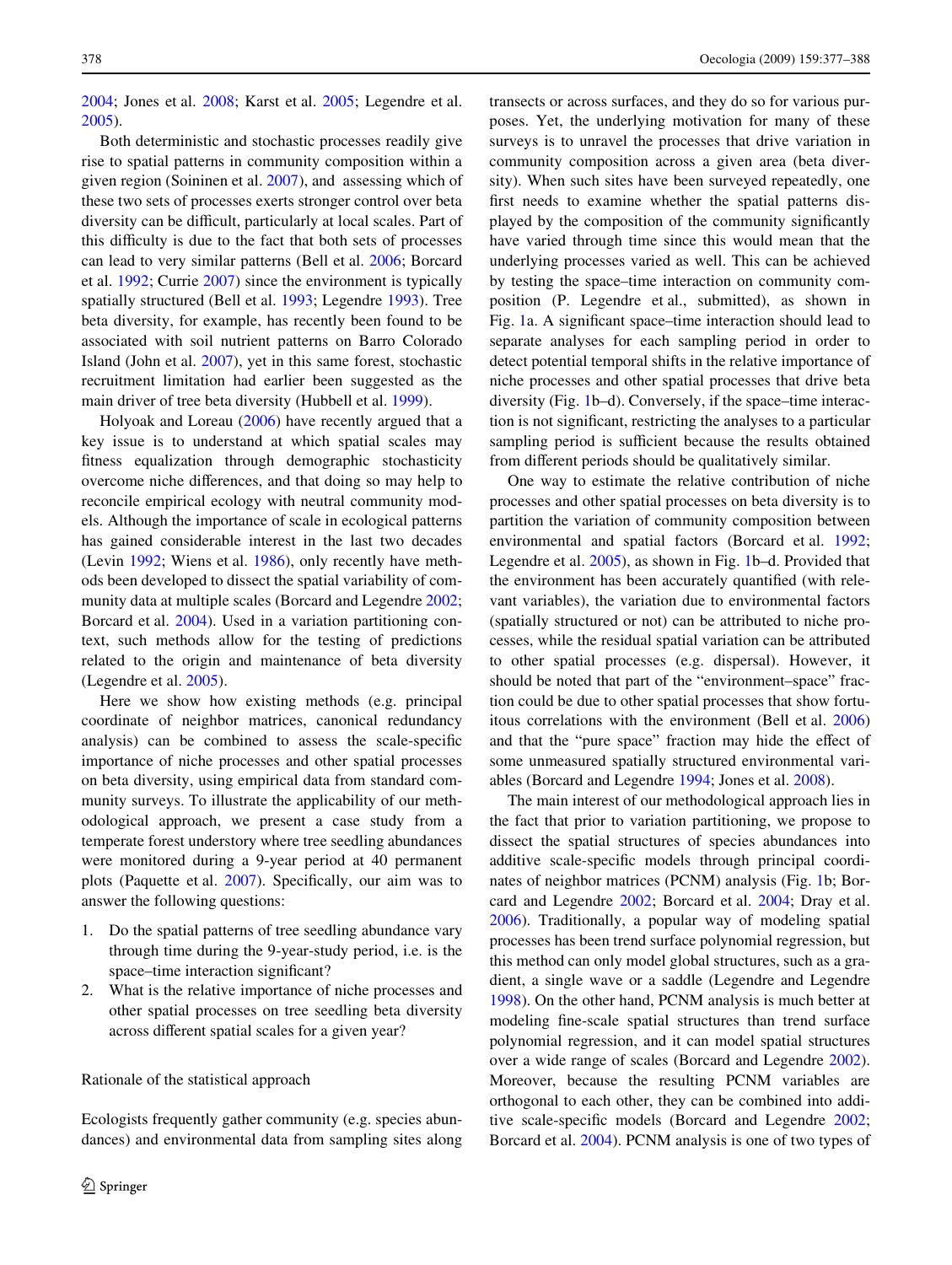

<span id="page-2-0"></span>**Fig. 1** Diagram showing the step-by-step statistical methodology.  $\dagger$  This matrix is composed of variables which are the product of the first *s*/2 and *t*/2 spatial and temporal principal coordinates of neighbor matrices (*PCNM*) variables, respectively (where *s* is the number of

recently developed spatial modeling methods that are based on the eigenfunctions of spatial configuration (i.e. connectivity) matrices, both of which aim to create spatial predictors that can be directly integrated into regression models (Griffith and Peres-Neto [2006](#page-10-10)). A detailed description of the PCNM procedure (along with freely available code to easily perform the analysis) is given by Dray et al. [\(2006](#page-10-9)), but it essentially consists in the following three steps:

- 1. Calculate a geographical (i.e. Euclidean) distance matrix ( $\mathbf{D} = [d_{ii}]$ ) between the sampling sites.
- 2. Build a truncated connectivity matrix  $(\mathbf{W} = [w_{ij}])$  so that  $w_{ii} = 0$  (i.e. pairs of sites are not connected) when  $d_{ij} > t$  (where *t*, the truncation distance, is a value decided by the user which is larger than or equal to *c*, which itself is the minimum distance which keeps all sites connected, based on a minimum spanning tree algorithm), while  $w_{ij} = [1 - (d_{ij}/4t)^2]$  when  $d_{ij} \leq t$ .
- 3. Compute the eigenvalues and eigenvectors of the centered matrix **W**.

The resulting eigenvectors with positive eigenvalues (which we refer to as "PCNM variables") can be used in regression to model spatial structures at all spatial scales; the eigenvectors with large eigenvalues describe global structures, whereas the ones with small eigenvalues describe local structures (Borcard and Legendre [2002](#page-10-6)). Assessing the contribution of the environment on each scale-specific spatial model through canonical redundancy

sites and  $t$  the number of sampling times).  $\frac{4}{3}$  The main factors, space and time, are coded using orthogonal dummy variables. *RDA* Redundancy analysis

analysis (RDA, Legendre and Legendre [1998](#page-11-13)) can provide new insights into the relative importance of niche processes and other spatial processes on beta diversity (Fig. [1b](#page-2-0)–d), as will be shown from our temperate forest case study.

## **Materials and methods**

#### Study area

The study site is located within the Station de biologie des Laurentides of Université de Montréal (SBL), Saint-Hippolyte, Québec, Canada (45°59'N, 73°59'W). Both the study site and study area have been described elsewhere in more detail (Paquette et al. [2007;](#page-11-12) Savage [2001\)](#page-11-14). The bedrock is primarily composed of Precambrian anorthosite, and soils are ferro-humic podzols which formed in sandy loams derived from glacial till. The 30-year average annual precipitation is 1100 mm, 30% of which falls as snow, and the mean annual temperature is 3.6°C. Forest tree cover is primarily composed of *Acer saccharum* Marsh., *A. rubrum* L. and *Betula alleghaniensis* Britt., but pioneer species, such as *Populus grandidentata* Michx. and *B. papyrifera* Marsh., are also common. *Acer pensylvanicum* L. is an important sub-canopy tree. The disturbance regime has been characterized mostly by logging activities in the 19th and early 20th centuries as well as a major fire which occurred in the mid-1920s.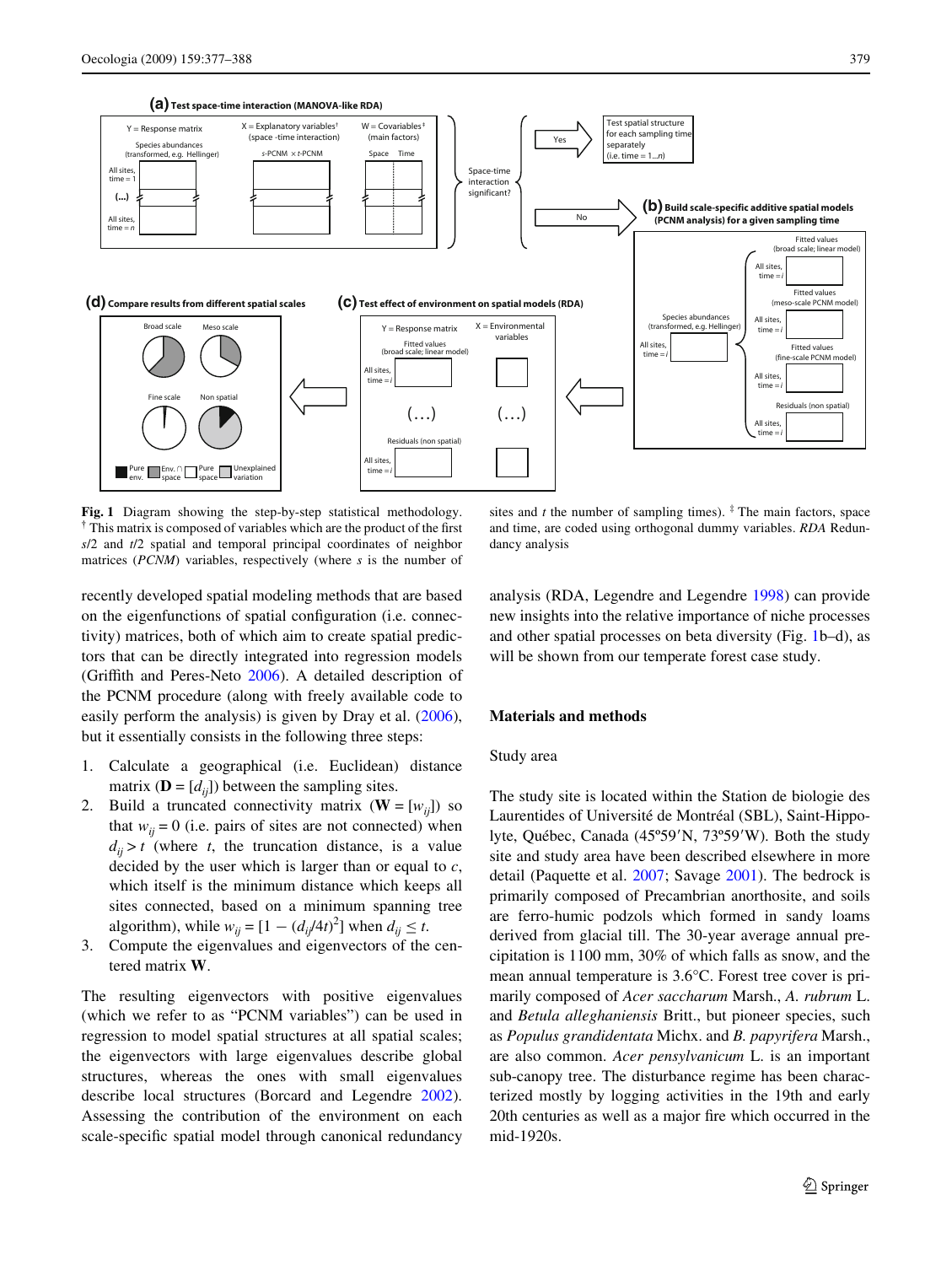#### Vegetation sampling

Tree seedling abundances were measured from five permanent transects at the north-eastern tip of Lac Croche, sepa-rated by approximately 50 m (Paquette et al. [2007](#page-11-12)). Transects started at the edge of the lake and followed an elevation gradient. Along each of the five transects, seven to ten permanent  $20 \times 20$ -m (400 m<sup>2</sup>) plots were established approximately every 50 m. These plots are located within an area of approximately 9 ha. Within each plot, all mature trees [diameter at breast height (DBH) >10 cm] were identified and measured in 2005. For tree seedlings (DBH < 1 cm), ten  $1-m^2$  quadrats were established every 2 m in a row in the center of the plot, and all tree seedlings were counted by species every year (with the exception of 1999 and 2002). Data from those ten sub-quadrats were then pooled.

### Environmental variables

A number of environmental variables were measured in each plot (Paquette et al. [2007\)](#page-11-12). Slope (%) was measured with a clinometer. Slope microtopography was judged on a qualitative scale (concave, convex or flat). Percentage cover of surface rockiness (i.e. exposed bedrock and boulders) was evaluated on a semi-quantitative cover scale  $(1 \leq 1\%; 2 = 1-5\%; 3 = 5-15\%; 4 = 15-25\%; 5 = 25-50\%;$  $6 = 50 - 75\%$ ;  $7 \ge 75\%$ ). We measured the following soil variables: thickness of the organic (O) horizon, thickness of the upper layer of soil, nearest the surface (horizon A), presence of eluviation (E horizon) (Soil Survey Division Staff  $1993$ ) and maximum root depth. Canopy openness was estimated in August 2000 from hemispherical photographs taken in the middle of each plot at 1 m above the ground (Englund et al. [2000\)](#page-10-11), which were analyzed with the Gap Light Analyzer (GLA) software (Frazer et al. [2000](#page-10-12)). The age of the largest tree in each plot was evaluated from cores taken in 1998 in order to have a general measure of the successional status of each plot and integrate potential historical effects (i.e. time since last major canopy disturbance) on the underlying environment. Finally, we measured the geographic coordinates and elevation of each plot with a differential global positioning system (GPS; Trimble Navigation, Sunnyvale, CA; estimated accuracy of 2 m).

Variations in soil chemistry at the watershed scale at SBL can be largely attributed to topography and drainage for the mineral horizons (F. Courchesne, personal communication), whereas for the organic horizons it is primarily controlled by historical events (e.g. fire, logging) and tree composition (Bélanger et al. [2004](#page-10-13)). Although soil chemistry was not measured, earlier pedological studies at SBL have shown that soil chemistry varied relatively little at the scale of our study (i.e. a few hectares). For instance, the mean percentage coefficient of variation of physical and chemical properties of soil litter, organic and mineral horizons calculated from plots located in highly contrasted areas of the 5-ha Hermine watershed (1 km from our study site) was only 16.5% (Courchesne and Hendershot [1988;](#page-10-14) Courchesne et al. [2005](#page-10-15)). Despite this, we acknowledge that the absence of soil chemistry data is a limitation of the dataset.

## Statistical analyses

### *Space–time interaction*

In order to test the space–time interaction, we used canonical RDA as a form of multivariate analysis of variance (ANOVA) to test the relationship between a response matrix (species abundance data) and two crossed factors (Legendre and Anderson [1999](#page-11-16)). In this special case, space and time were the two factors. When coding for two crossed factors in a regression context, orthogonal dummy variables (Draper and Smith [1981](#page-10-16)), also called Helmert contrasts (Venables and Ripley [2002](#page-11-17)), can be used. Although it is possible to test the effect of space or time separately with this approach, the space–time interaction, in the no-replication case, cannot be tested in classical twoway ANOVA because no degrees of freedom are left for the denominator of the *F* statistic (P. Legendre et al., submitted). To circumvent this problem, an alternative is to use spatial and temporal PCNM variables (Borcard and Legendre [2002](#page-10-6); Dray et al. [2006](#page-10-9)) to code for the space–time interaction (P. Legendre et al., submitted). With this approach, the main factors, space and time, are coded using Helmert contrasts, but the space–time interaction is modeled (although under-fitted) using variables that are the product of the first  $s/2$  and  $t/2$  spatial and temporal PCNM variables, respectively (where *s* is the number of sites and *t* the number of sampling times). Empirical simulations have shown that this model had correct Type I error and that its power was equal or greater than other possible ANOVA models (P. Legendre et al., submitted).

Our response matrix contained tree seedling abundances from 1998 to 2006 (except for 1999 and 2002, during which years tree seedlings were not sampled) from 40 permanent plots. Seedlings of 16 tree species were present in the plots, but only three species (*A. pensylvanicum*, *A. rubrum* and *A. saccharum*), which together accounted for more than 97% of total seedling abundance, were considered in our analyses. Seedling abundances were Hellingertransformed so that the Hellinger distance—and not the Euclidean distance—was preserved in RDA (Legendre and Gallagher [2001\)](#page-11-18). The use of the Hellinger distance effectively deals with the "species abundance paradox" associated with the Euclidean distance, where the distance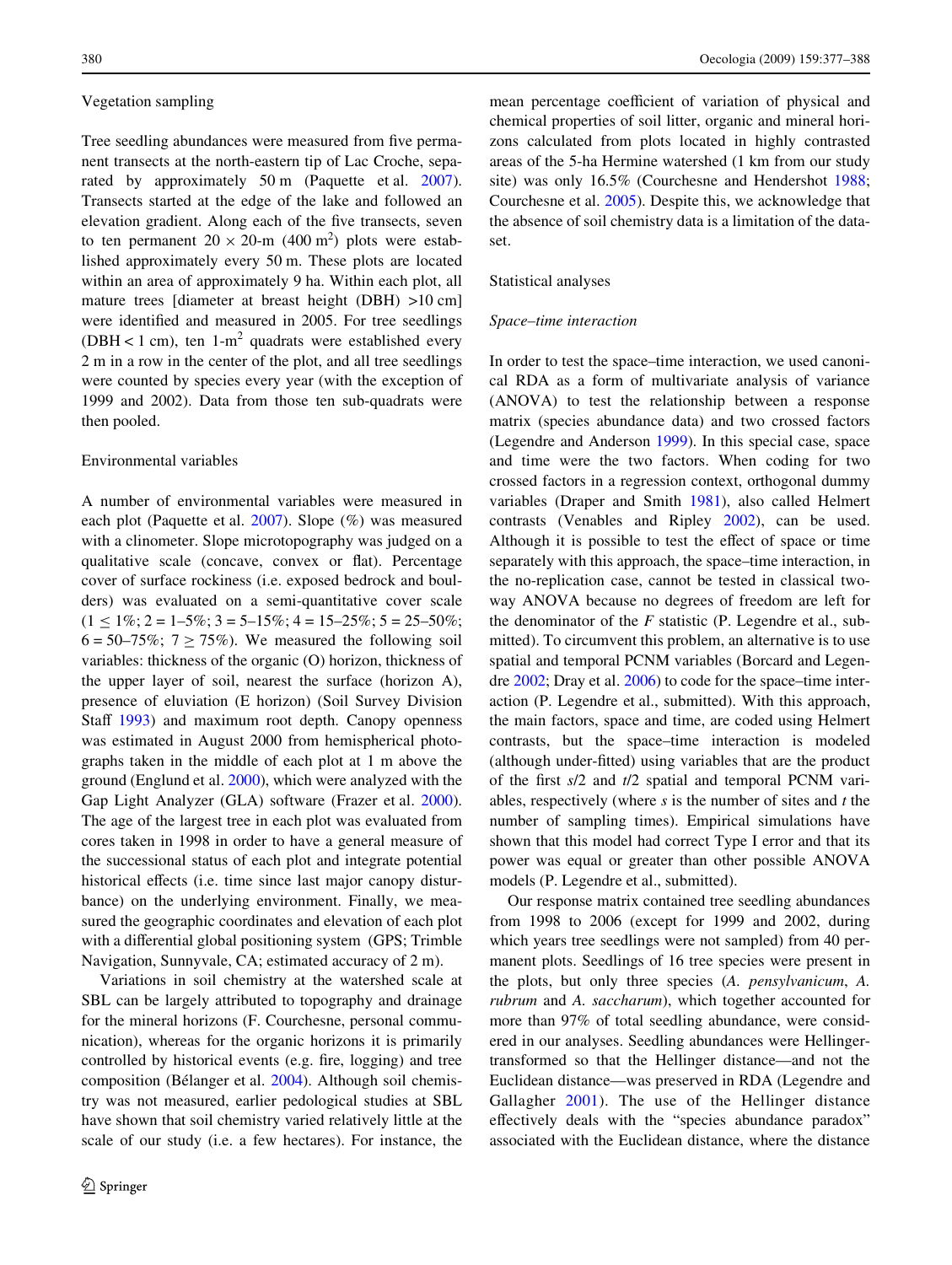between two sites sharing no species can be smaller than that between two sites that share species (Legendre and Legendre [1998](#page-11-13)). Although no theoretical criteria exist for selecting a particular data transformation for a given situation, the Hellinger transformation is well-suited for canonical partitioning and multivariate (M)ANOVA-like RDA of species abundance data (Legendre and Gallagher [2001](#page-11-18)).

We used a mixed model in which space was considered to be a random factor and time fixed, and both factors and interaction were tested accordingly using RDA (Legendre and Anderson [1999\)](#page-11-16). Space was considered random because we had no a priori reason for establishing transects at these specific locations, while time was considered fixed because we were interested in this specific time period, during which no major canopy disturbance occurred. When testing for the interaction, the main factors, space and time, were used together as covariables in the analysis. If the interaction is not significant, space and time can be tested by the usual test without replication. When the *P* value of the interaction test is close to 0.05, indicating a possible lack of power, it is recommended that the test of the main factors be duplicated using the interaction term as a covariable (P. Legendre et al., submitted). If the interaction is significant, the spatial structure should be modeled for each time period separately. Since there was a significant spatial linear trend in the data, two series of analyses were conducted: the first one on the original seedling abundances; the second on the detrended abundances.

#### *Multi-scale spatial modeling*

Spatial PCNM analyses were conducted to dissect the multi-scale spatial structures of tree seedling abundances. To generate the PCNM variables, we first calculated a geographical (i.e. Euclidean) distance matrix between plots. The truncation value *t* was the largest value in the minimum spanning tree linking the sites (Legendre and Legendre [1998](#page-11-13)), and the truncated connectivity matrix **W** was constructed following the procedure described in the [Rationale](#page-1-0) [of the statistical approach](#page-1-0) section (see also Dray et al. [2006](#page-10-9)). Twenty-six PCNM variables were obtained, which corresponded to the number of eigenvectors with positive eigenvalues (Borcard et al. [2004\)](#page-10-7).

Seedling abundances were detrended because a significant linear trend was present, which indicated a spatial structure at a broader scale than the sampling extent (Borcard et al. [2004\)](#page-10-7). This step is important because a large number of PCNM variables would be required to model a linear trend, which may obscure finer-scale spatial structures that are present in the data (Borcard et al. [2004](#page-10-7)). Forward selection ( $\alpha = 0.10$ ) of all 26 spatial PCNM was then conducted. Fitted values were kept to model the spatial structures at multiple scales: broad scale (linear trend), meso scale (selected from PCNM 1–12 for the 2005 data: PCNM 2, 5–9) and fine scale (selected from PCNM 13–26 for the 2005 data: PCNM 13–15, 22, 24, 25). It is important to note that our use of the terms "broad", "meso" or "fine" scales have no absolute meaning, but are instead relative to the particular sampling design under study and constrained by its grain (i.e. resolution) and spatial extent (i.e. surface covered). To help visualize how these three spatial scales relate to each other in our study, we show the scale-specific spatial models of *A. rubrum*, the most abundant tree seedling species on our study site, in Fig. [2](#page-5-0). Non-spatial variation was estimated from the residuals of the RDA involving forward-selected PCNM variables from detrended abundances. We also conducted spatial PCNM analyses on single-species abundances (*A. pensylvanicum*, *A. rubrum* and A. saccharum). In that case, abundances were first logtransformed to make their distributions more symmetrical.

#### *Variation partitioning*

We assessed the relative weight of niche processes versus other spatial processes on multi-scale spatial patterns through partial RDA. We used the same set of environmental variables in all analyses, which were chosen by forward selection ( $\alpha = 0.10$ ; only the variables that were selected for 2 years or more were retained). Eight out of ten environmental variables were selected (canopy openness; elevation; age of largest tree; surface rockiness; slope; slope microtopography; thickness of soil litter and humic layer; thickness of horizon A).

First, partial RDAs involving the three seedling species was used to partition the variation due to environment and space (geographic coordinates and the set of forwardselected PCNM variables, e.g. 12 PCNM variables for the 2005 data). The relative weight of each independent fraction was estimated following the methodology described by Peres-Neto et al.  $(2006)$  $(2006)$  $(2006)$ . We then tested the effect of the environmental factors on four spatial models: the broad scale (linear trend), "finer scales" (PCNM model) and the mesoscale and fine-scale models (dissected from the "finer scales" model). The fitted values of each spatial model were used in these analyses. Finally, the effect of the environmental factors on the residual non-spatial variation was also tested.

Second, we conducted analyses on individual tree seedling species in which we incorporated the basal area of mature parent trees of the same species (DBH  $> 10$  cm) as an additional explanatory variable in order to assess the potential influence of seed rain input on seedling abundance patterns, since dispersal limitation has often been identified as a key stochastic process. Seed rain was not directly measured in this study, but we assumed that a higher abundance of parent trees in a particular plot would lead to a higher seed rain in that plot. We partitioned the variation of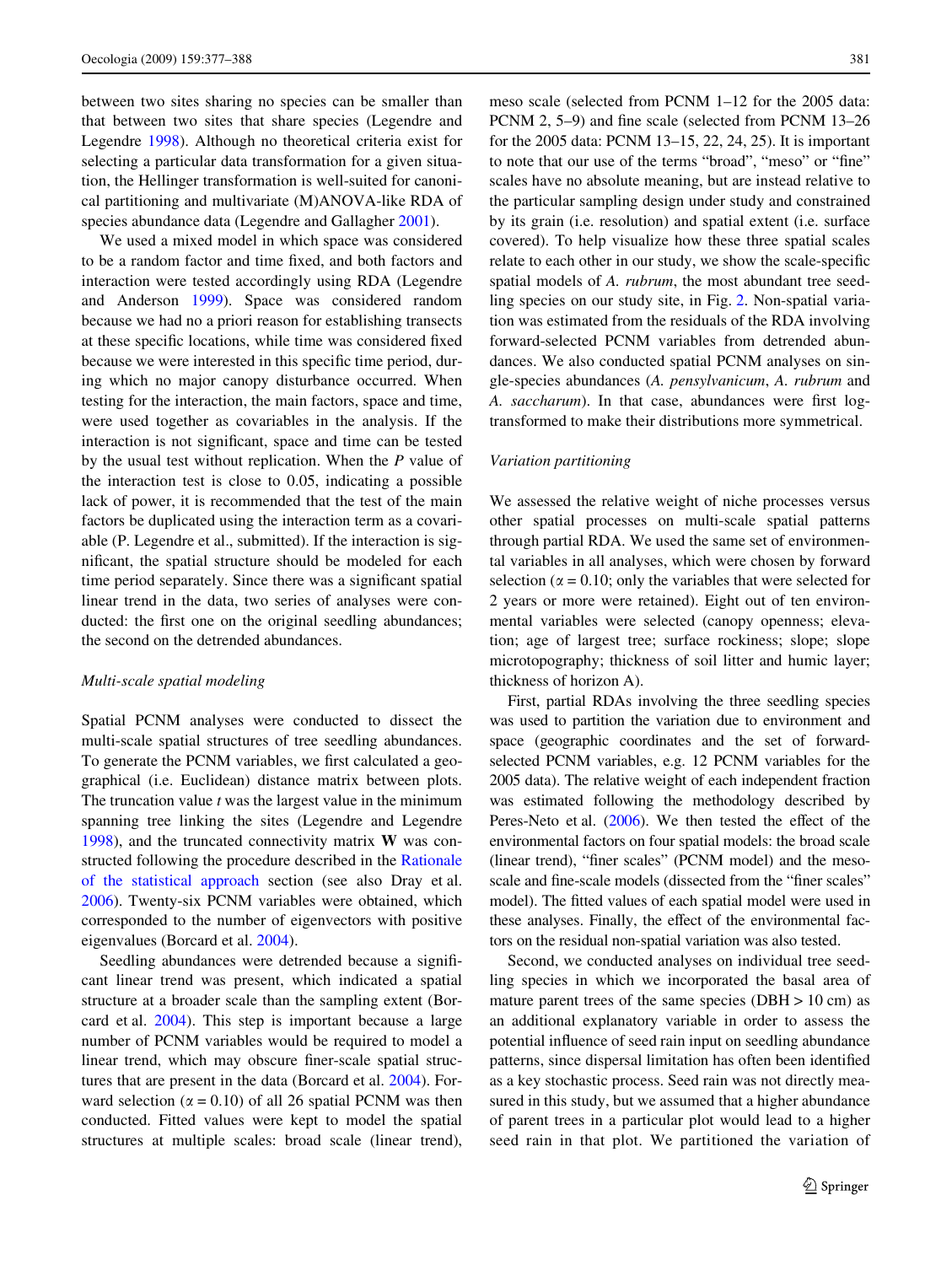<span id="page-5-0"></span>**Fig. 2** Spatial patterns of *Acer rubrum* seedling abundances at different scales. Data from the 2005 census  $(n = 40)$  are shown and are centered on their mean. *Filled circles* positive values, *empty circles* negative values, *larger circles* larger absolute values. **a** Log-transformed seedling abundances, **b** "detrended abundances" corresponding to the residual variation after regression on geographic coordinates of the sites, **c** "broad scale" corresponding to a linear trend in seedling abundances. Other spatial models are calculated from detrended abundances, using different sets of PCNM variables: **d** meso (PCNM 2, 6, 7, 11), **e** fine (PCNM 17, 18, 21, 22, 24)



East-west axis (m)

individual *Acer* seedling species spatial patterns (linear trend, meso scale and fine scale) between environmental variables and basal area of *Acer* trees. Again, the relative weight of each independent fraction was estimated (Peres-Neto et al. [2006\)](#page-11-19).

The analyses were performed in the R-language environment (R Development Core Team [2007\)](#page-11-20) using the packages "vegan" (Oksanen et al. [2007\)](#page-11-21) for RDA, variation partitioning and Hellinger transformation of species abundances, "spacemakeR" (Dray et al. [2006](#page-10-9)) for the construction of PCNM variables and "packfor" (Dray [2005](#page-10-17)) for the forward selection of explanatory variables in RDA. The tests of the interaction of the main factors in the presence of the interaction were conducted using the R-language function "manovRDa", which is provided as Electronic Supplementary Material S1. This function allows one to test the effect of space, time and their interaction in one single step, with the choice of time and space being considered as fixed or random factors. The test of space and time without replication was conducted using the "rda" function of the "vegan" package. In all tests of significance, 9999 permutations were used. Following Anderson and Legendre ([1999](#page-10-18)), permutation of the raw data is adequate for ANOVA since there are no outlier values in the factors.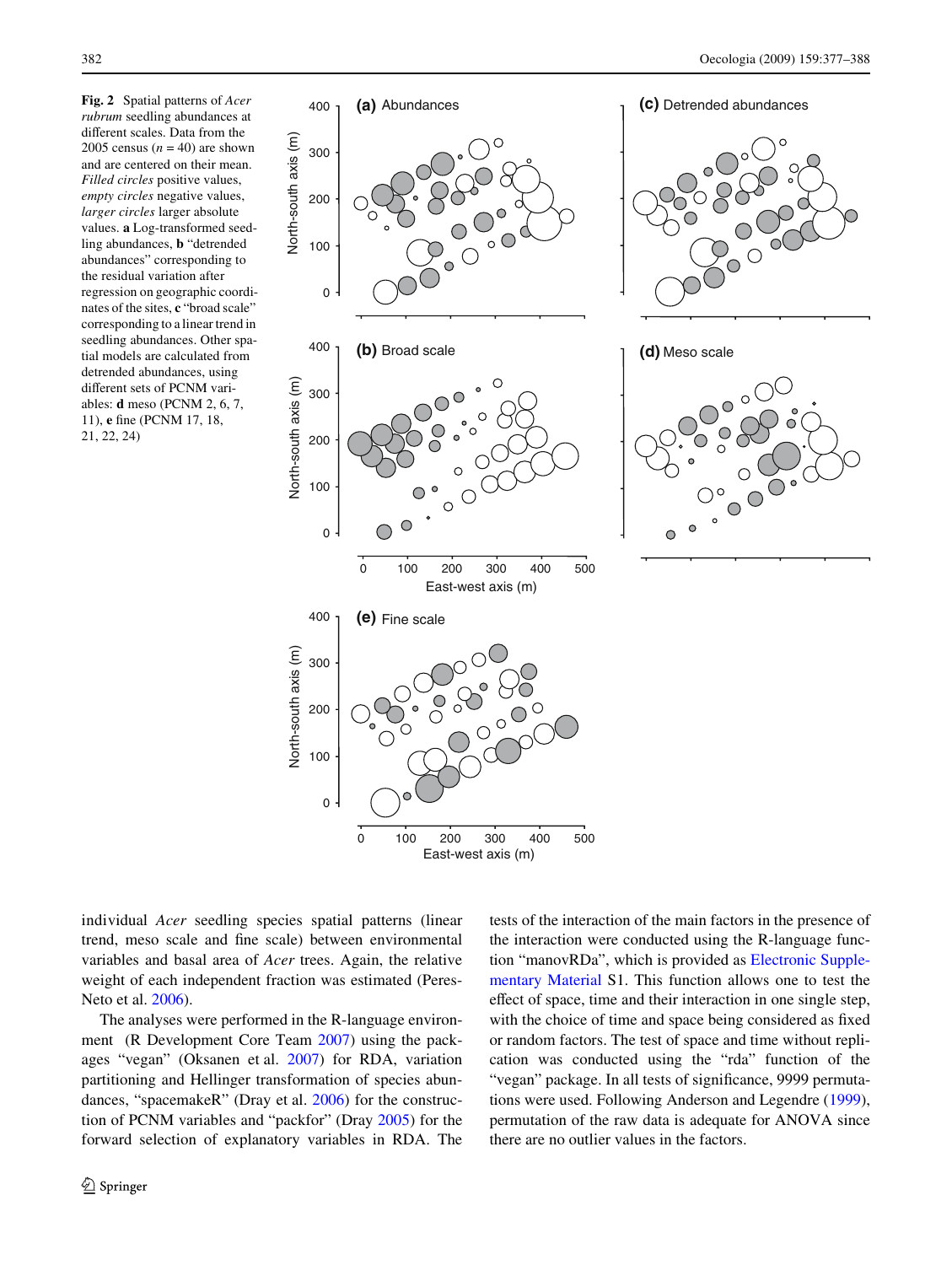<span id="page-6-0"></span>

| <b>Table 1</b> Effects of space, time<br>and their interaction on tree<br>seedling abundances |                               | Seedling<br>abundances |             |           | Spatially detrended<br>abundances |        |           |
|-----------------------------------------------------------------------------------------------|-------------------------------|------------------------|-------------|-----------|-----------------------------------|--------|-----------|
|                                                                                               |                               | $R^2$                  | $F^{\rm a}$ | P         | $R^2$                             | $F^a$  | P         |
|                                                                                               | Source                        |                        |             |           |                                   |        |           |
|                                                                                               | Space $\times$ time           |                        | 1.2247      | 0.094     |                                   | 1.2248 | 0.0549    |
|                                                                                               | Interaction excluded in model |                        |             |           |                                   |        |           |
| * Values are significant<br>at $P \leq 0.05$                                                  | Space                         | 0.767                  | 0.2832      | $0.0001*$ | 0.449                             | 0.0702 | $0.0001*$ |
|                                                                                               | Time                          | 0.025                  | 0.0593      | $0.0001*$ | 0.058                             | 0.0593 | $0.0001*$ |
| All tests were performed using<br>9999 permutations of the raw<br>data<br>$a$ Pseudo- $F$     | Interaction included in model |                        |             |           |                                   |        |           |
|                                                                                               | Space                         | 0.767                  | 23.7889     | $0.0001*$ | 0.449                             | 5.8930 | $0.0001*$ |
|                                                                                               | Time                          | 0.025                  | 4.0635      | $0.0001*$ | 0.058                             | 4.0636 | $0.0001*$ |

# **Results**

The space–time interaction on trees seedling abundances was not significant ( $P = 0.094$ ; Table [1\)](#page-6-0). Even after controlling for the strong spatial linear trend in seedling abundances, the space–time interaction was still not significant  $(P = 0.055$ ; Table [1\)](#page-6-0), although it was very close to the usual  $\alpha$  = 0.05 level. We thus considered that the spatial patterns of abundance were stable though time and that the temporal variation was common to all sites. Tests of the main factors space and time showed that tree seedling abundances in this forest were strongly spatially structured ( $P \leq 0.0001$ ) and also significantly varied in time ( $P < 0.0001$ ; Table [1\)](#page-6-0); this was true irrespective of the exclusion or inclusion of the interaction as covariable in the models (Table [1](#page-6-0)).

We then assessed the relative importance of niche processes and other spatial processes on the data for 2005 using variation partitioning (Fig. [3](#page-6-1)). Since spatial patterns were similar through time during the period 1998–2006, analyses performed on other years yielded highly similar results to the ones presented here. In the global analysis (Fig. [3,](#page-6-1) top pie chart), the proportion of variation in seedling abundances explained through space alone ("pure spatial" fraction) was 42%, sevenfold higher than the variation attributed to environment alone. The covariation between space and environment explained an additional 42% of the variation of tree seedling abundances. Unexplained residual variation accounted for only 10% of the variation of seedling abundances.

Spatial variation, either alone or in conjunction with the environment, accounted for 84% of the total variation of tree seedling abundances (Fig. [3,](#page-6-1) top pie chart). This spatial structure was primarily due to a highly significant  $(P \le 0.0001)$  linear trend which explained 68% of the total variation in seedling abundances (Fig. [3](#page-6-1), middle left pie chart). Even after removing the linear trend in seedling abundances, there remained a highly significant spatial structure in the detrended data (adjusted- $R^2$ , or  $R_a^2 = 0.49$ ,  $P \leq 0.0001$ , which explained 16% of the total variation of



<span id="page-6-1"></span>**Fig. 3** Relative influence of environment  $(Env.)$  and space on tree seedling abundances at different scales, using the data from 2005. The importance of each spatial model is indicated by the percentage (calculated using  $R_a^2$ ) above each chart (in *boxes*). The importance of each spatial (or non-spatial) model is given in *boxes*. The percentage variation corresponding to each fraction  $(R_a^2)$  is included in the *pie charts*. \*  $P \le 0.05$ , \*\*\*  $P \le 0.001$ , \*\*\*\*  $P \le 0.0001$ . <sup>†</sup> Cannot be tested

seedling abundances [calculated by multiplying the residual variation of the RDA after extracting the linear trend in seedling abundances with the  $R_a^2$  of the RDA of the PCNM variables on the detrended abundances, i.e.  $(1 - 0.68) \times$  $0.49 = 0.16$ . This spatial model corresponds to the "finer"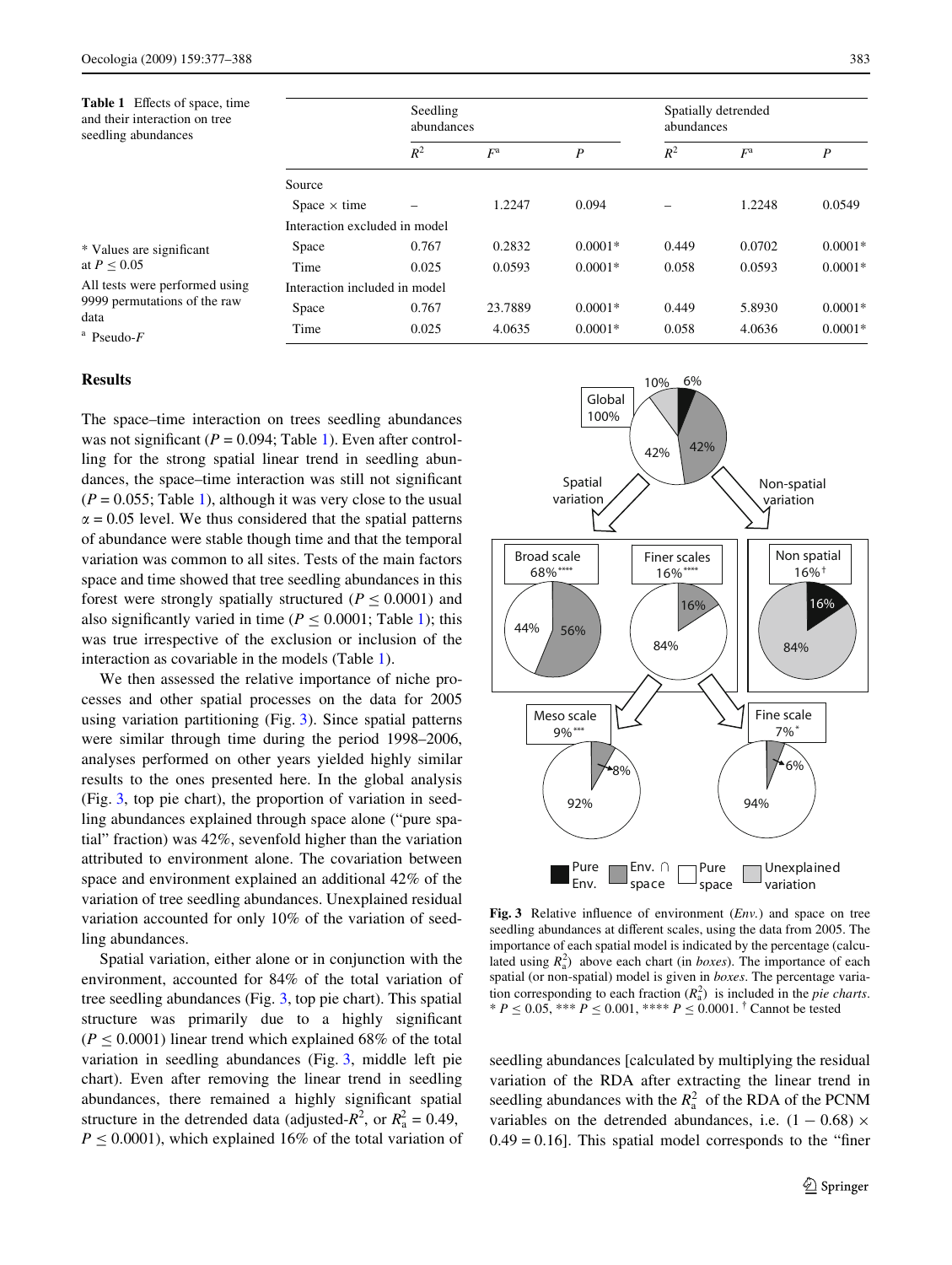scales" model found in the middle pie chart of the middle row in Fig. [3.](#page-6-1) This model was further dissected into two spatial models, meso (PCNM  $2, 5-9$ ) and fine scale (PCNM 13–15, 22, 24, 25), which respectively explained 9 and 7% of the total variation of seedling abundances (Fig. [3,](#page-6-1) bottom pie charts). Each of these scale-specific spatial models was significant ( $P < 0.05$ ).

The analyses showed that the influence of spatially structured environmental variation on tree seedling beta diversity decreased from broad- to fine-spatial scales (Fig.  $3$ ). More than half  $(R_a^2 = 0.56, P \le 0.0001)$  of the broad-scale spatial structure of seedling abundances was explained by the environment, whereas the PCNM spatial model ("finer scales" model, Fig. [3\)](#page-6-1) was weakly, but significantly, influenced by the environment  $(R_a^2 = 0.16, P = 0.0228)$ . Once this PCNM spatial model was further dissected, we found that the influence of the spatially structured environmental variation further decreased from the meso scale (8%) to the fine scale  $(6\%)$  (Fig. [3](#page-6-1)).

A highly significant ( $P \leq 0.0001$ ) RDA environmental model which explained 48% of the total variation of seedling abundances (corresponding to 42% spatially structured environmental variation  $+6\%$  non-spatial environmental variation in Fig. [3](#page-6-1), top pie chart) showed that *A. pensylanicum* and *A. saccharum* were more abundant at higher elevations and under denser canopies, while *A. rubrum* was more abundant at lower elevations and under sparser canopies (results not presented). Moreover, *A. pensylvanicum* and *A. saccharum* occurred in sites where deeper rooting was observed, and there was a trend for *A. pensylvanicum* to be more abundant in deeper soils with less surface stoniness. The broad-scale spatial model (i.e. linear gradient), which explained 68% of the total variation in seedling abundances (Fig. [3\)](#page-6-1), was primarily explained by elevation, and secondarily by canopy openness and the age of the largest tree.

Analyses conducted on individual species showed that mature tree basal area (variable Tree in Fig. [4](#page-7-0)) was a poor predictor of seedling abundance patterns at all scales, except for *A. saccharum* at the broadest scale. The environmental variables explained a greater portion of the variation of the broad-scale spatial patterns than tree basal area for *A. pensylvanicum* and *A. rubrum* (Fig. [4](#page-7-0)). However, the covariation between environmental factors and parent tree basal area explained a large fraction of the *A. saccharum* spatial patterns at the broadest scale (Fig. [4](#page-7-0)) and, consequently, it was not possible to distinguish between the relative influences of mature trees and the environment in that case because of confounding. At finer spatial scales, both the environment and tree basal area weakly explained seedling spatial patterns (Fig. [4\)](#page-7-0).

In addition, analyses conducted on individual species showed a similar scale-dependent influence of niche processes versus other spatial processes to what we had previ-



<span id="page-7-0"></span>**Fig. 4** Relative influence of environment (*Env.*) and tree (diameter at breast height > 10 cm) basal area (*Tree*) on spatial patterns of tree seedling abundance at different scales, using the data from 2005. Nonspatial variation is not shown. The importance of each spatial model (calculated using  $R_a^2$ ) is given above each pie chart.  $\dagger P \leq 0.1$ ,  $* P \le 0.05$ ,  $* P \le 0.01$ ,  $* * P \le 0.001$ ,  $* * * P \le 0.0001$ 

ously shown (Fig. [4](#page-7-0)). They further indicated that this influence was species-specific (Fig.  $4$ ). For example, at the broadest scale, environmental factors strongly explained the *A. pensylvanicum* seedling spatial patterns, while they had a weaker effect on the *A. rubrum* seedling patterns (Fig. [4\)](#page-7-0). Not all species showed similar spatial patterns, even though all were strongly spatially structured (40– 92%). *Acer rubrum* showed a weaker spatial structure at the broadest scale than the other two species, but it was more strongly spatially structured at finer scales (Figs.  $2, 4$  $2, 4$  $2, 4$ ). Despite those differences, the progressively smaller influence of the environment from the broader to finer scales as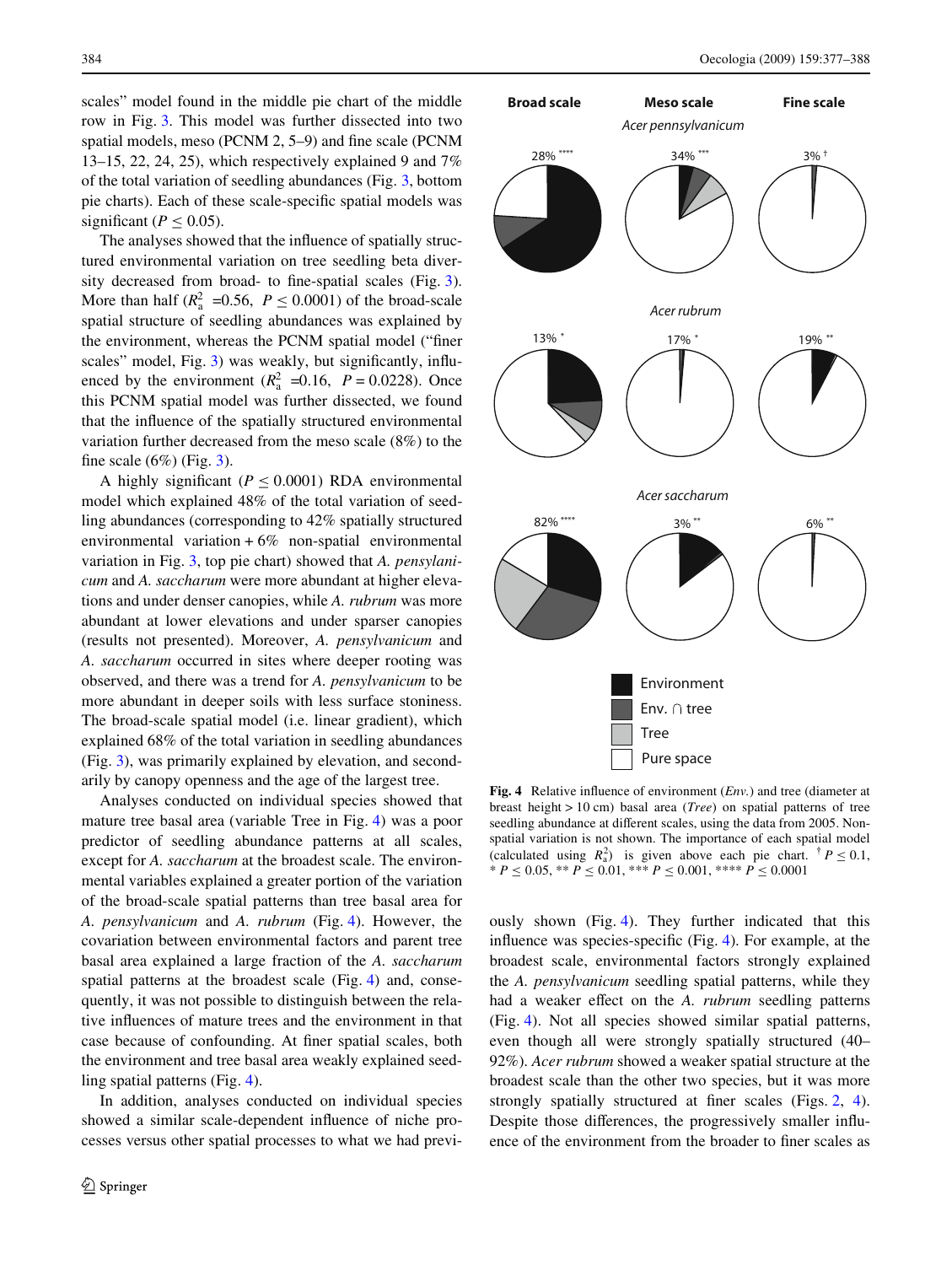well as the increasing dominance of other spatial processes at finer scales were consistent across species.

## **Discussion**

Because of the dominant contribution of a primarily environmentally controlled broad-scale spatial structure (mostly due to elevation), our results suggest that niche partitioning is the main process influencing tree seedling abundances in this temperate forest. While this general conclusion about the dominance of niche processes is consistent with those drawn from previous studies (Gilbert and Lechowicz [2004](#page-10-1); Jones et al. [2006](#page-11-22); Karst et al. [2005;](#page-11-3) Tuomisto et al. [2003](#page-11-23)), dissecting the spatial structure of community composition at different scales allowed us to see that environmental control could not account for the finer-scale spatial patterns of tree seedling abundances, which can be attributed to other spatial processes (e.g. dispersal).

We attribute the fine-scale spatial patterns of tree seedling abundances to other spatial processes because these spatial patterns showed little covaration with the underlying environment; however, the possibility that these fine-scale patterns may be partly due to unmeasured spatially structured environmental variables cannot be excluded. For example, the coexistence of *A. rubrum* and *A. saccharum* within a given area has been explained through spatial variation in soil chemistry, with *A. saccharum* outcompeting *A. rubrum* on more nutrient-rich and less acidic soils, and vice versa (Host et al. [1987](#page-11-24); Nowacki et al. [1990\)](#page-11-25). Unfortunately, soil chemistry data were not available for the dataset used here. While several of the environmental variables measured likely acted as surrogates for variation in soil chemistry within the study site at the broadest scale (i.e. linear trend), it is unclear whether those same environmental variables adequately represented variation in soil chemistry at the finest spatial scales. Consequently, we cannot disregard the possibility that our analyses may have underestimated the importance of niches in explaining the fine-scale spatial structures of tree seedling composition and abundance. This illustrates that the strength of the results obtained from our methodological approach greatly depends on the quality and relevance of the environmental variables used in the analyses and that conclusions must be weighted accordingly (see Jones et al. [2008](#page-11-2) for more details).

Despite this limitation, our results support the hypothesis that environmental heterogeneity should be more important at broader scales, whereas the influence of other spatial processes, such as dispersal, should become increasingly stron-ger at finer spatial scales (e.g. Gilbert and Lechowicz [2004](#page-10-1); Jones et al. [2006](#page-11-22)). However, the niche model has so far received stronger empirical support at various spatial scales ranging from global to local (Gilbert and Lechowicz [2004;](#page-10-1) Jones et al. [2006](#page-11-22); Karst et al. [2005;](#page-11-3) Tuomisto et al. [2003;](#page-11-23) Van der Gucht et al. [2007](#page-11-26)). The strategy used to compare the relative strength of niche processes and other spatial processes (often strictly referred to as "dispersal") at different scales has simply been to compare the results from different sampling schemes (either from the same system or from different systems) conducted at distinct spatial scales (Cottenie [2005](#page-10-19); Freestone and Inouye [2006;](#page-10-20) Jones et al. [2006](#page-11-22); Karst et al. [2005](#page-11-3); Van der Gucht et al. [2007](#page-11-26)). On the other hand, our statistical approach allowed us to dissect the spatial structure of a single region at multiple scales and assess the contributions of niche processes and other spatial processes at each of the identified scales, thereby opening new possibilities. Importantly, while several earlier studies have used trend surface polynomial regression to model space (Cottenie [2005;](#page-10-19) Gilbert and Lechowicz [2004](#page-10-1); Karst et al. [2005](#page-11-3); Van der Gucht et al. [2007](#page-11-26)), our approach is based on PCNM analysis, which is much more powerful for modeling the fine-scale spatial structures (Borcard and Legendre [2002\)](#page-10-6) where dispersal and other biotic spatial processes are expected to become important.

Analyses conducted on individual species also revealed a progressively decreasing influence of the environment from broader to finer spatial scales. A good relationship between tree seedling and parent tree abundances may have been expected given that dispersal limitation has often been proposed as an important stochastic mechanism that influences community patterns (Chave and Leigh [2002](#page-10-21)), but our results showed that the abundance of parent trees was a rather poor predictor of tree seedling patterns at all scales. The fact that all three species are wind-dispersed (Burns and Honkala [1990\)](#page-10-22) may have decreased the likelihood of finding strong covariation between the abundance of mature trees (which were generally around 15–20 m high) and tree seedling abundances over the 20 m  $\times$  20-m plot. Strong spatial uncoupling between seed rain and seedling recruitment patterns has often been observed in temperate forests for wind-dispersed species (e.g. *Acer* sp.) and is generally attributed to stochastic post-dispersal events (Houle [1992\)](#page-11-27). Moreover, the lack of a relationship between the basal area of parent trees and seedling abundances likely arose from the fact that there is very high intraspecific variability in fecundity and dispersal in temperate tree species (Clark et al. [2004\)](#page-10-23).

Still, there appeared to be relationships between spatial patterns and seed dispersal strategy. *Acer saccharum* and *A. pensylvanicum* both disperse their seeds after leaf shed in the fall when forest foliage density is at its lowest (Hibbs and Fischer [1979;](#page-11-28) Houle [1999\)](#page-11-29), whereas *A. rubrum* disperses them in early summer when foliage density is high (Burns and Honkala [1990](#page-10-22); Houle [1994\)](#page-11-30). Low foliage density greatly increases dispersal efficiency and the likelihood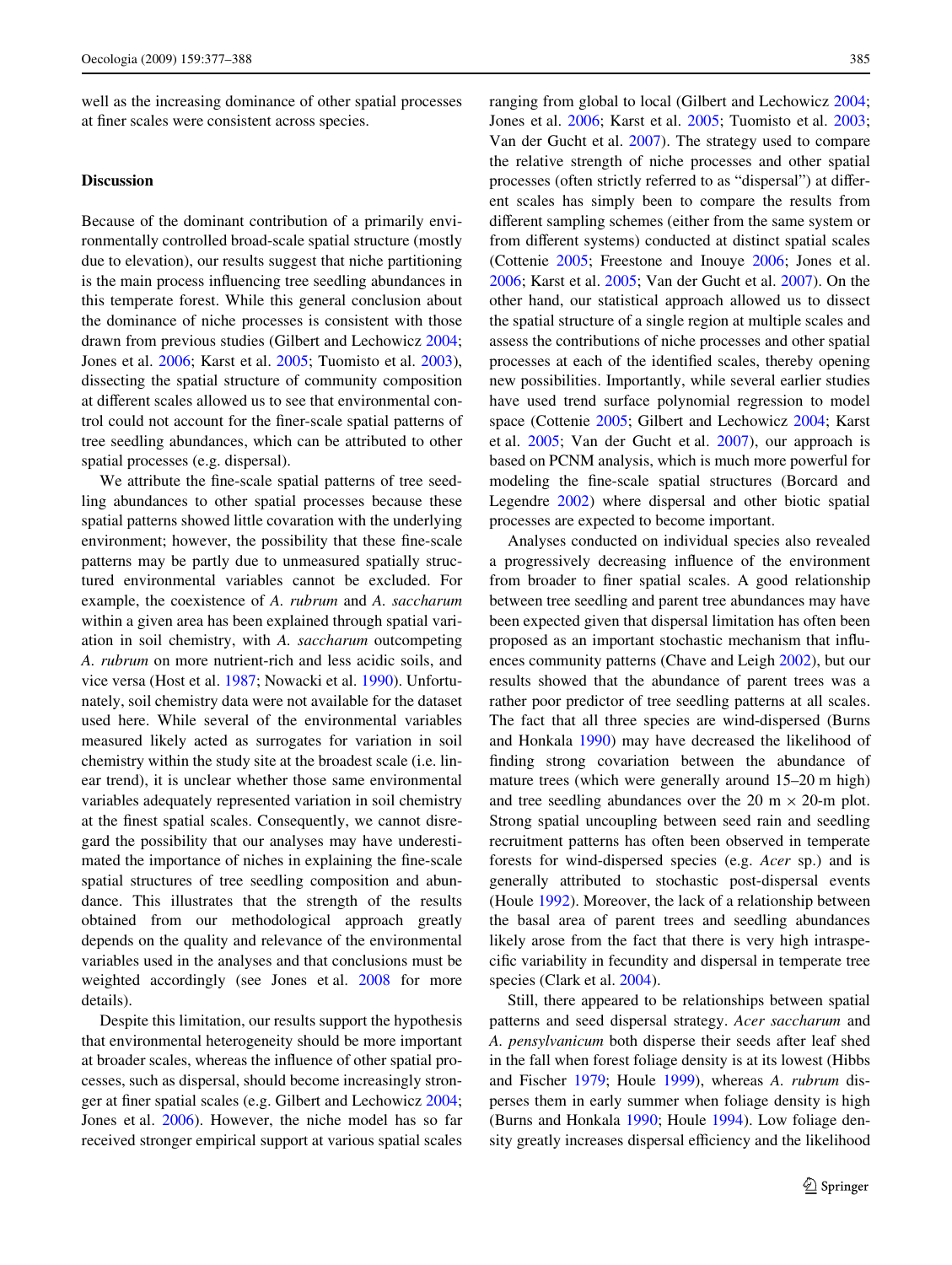of long-distance dispersal events (Nathan and Katul [2005](#page-11-31)), which may explain why *A. saccharum* and *A. pensylvanicum* were structured at broader spatial scales than *A. rubrum*. Similar relationships between tree or sapling spatial patterns and dispersal mode have previously been shown for trees in temperate (Schwarz et al. [2003\)](#page-11-32) and tropical forests (Seidler and Plotkin [2006\)](#page-11-33).

Our results on species–environment relationships were consistent with earlier findings on the autecology of the tree species. For example, Hibbs et al. [\(1980](#page-11-34)) found that *A. pensylvanicum* increased in density with elevation in Massachusetts forests, something which we also observed. In addition, the strong dichotomy between *A. rubrum* and *A. saccharum* seedling abundances appeared to be linked to canopy openness and to the presence of large trees of the early-successional *P. grandidentata* in lower elevation sites (indicating past disturbances), where more *A. rubrum* seedlings were found. Indeed, *A. rubrum* is somewhat less tolerant to shade than *A. saccharum* (Ashton et al. [1999](#page-10-24)) and can be favored by forest disturbances (Abrams [1998](#page-10-25)).

We found that seedling abundances varied little through time, although this variation was significant. On the other hand, by using our methodology to test for the space–time interaction, we found that this temporal variation did not vary through space (i.e. non-significant space–time interaction). Given that *A. rubrum* and *A. saccharum* do not maintain permanent seed banks in the soil, that seedlings readily germinate after seed fall, but that the majority of these do not survive throughout the first season (Houle [1991](#page-11-35); Houle [1994](#page-11-30)), the observed temporal variation of seedling abundances may be primarily linked to yearly variations in seed rain, which lead to brief increases in the 1-year-old transient seedling bank. However, because tree seedlings in the dataset were defined by size and not age, we cannot directly test this hypothesis.

We also found that tree seedling abundances were strongly spatially structured, but that about half of this spatial structure occurred in conjunction with environmental variables. Although this finding was not surprising given that the natural physical environment is typically spatially structured (Bell et al. [1993\)](#page-10-5), this highlights a drawback of variation partitioning for such tests—i.e. that the strong covariation between environment and space found in nature makes it difficult to decisively discriminate between niche processes and other spatial processes (Bell et al. [2006;](#page-10-2) Gilbert and Lechowicz [2004](#page-10-1)). At meso to very broad scales, it is possible to reduce this covariation through a study design that decouples environmental and geographical distances (e.g. Gilbert and Lechowicz [2004](#page-10-1)), but at more local scales (e.g. less than a few hectares), such an approach is not feasible because of the inherently strong spatial autocorrelation of the physical environment (Karst et al. [2005\)](#page-11-3).

Consequently, the strength of our methodological approach was to dissect the spatial structure of species abundances into additive scale-specific models with PCNM analysis and to test the influence of the environment at each of these scales. This brought new insights on the relative importance of niche processes and other spatial processes that control tree seedling beta diversity in this forest, allowing us to go beyond the simple observation of a strong environment-to-space correlation in variation partitioning analyses. While an evenly distributed contribution of the environment across spatial scales would have brought no further information, the strong uneven cross-scale contribution of the environment suggested that the relative weight of niche processes and other spatial processes may be scaledependent. The results obtained from our case study suggested that tree seedling abundances were primarily controlled by a broad-scale environmental gradient (largely due to elevation), but that within the confines of this gradient the finer scale patchiness could be due to other spatial processes (e.g. tree fecundity, dispersal, herbivory). It must be noted that, as with all types of spatial analyses, our results are constrained by the grain (i.e. resolution) of the sampling design since no spatial structures at scales finer than the grain size can possibly be modeled.

Our use of PCNM analysis yields new perspectives to disentangle the importance of niche processes and other spatial processes that control beta diversity. Because they are orthogonal to each other, PCNM variables can be used instead of dummy variables to model for the space–time interaction in MANOVA-like RDA (Legendre and Anderson  $1999$ ; P. Legendre et al., submitted). A significant space–time interaction indicates that spatial patterns varied through time and suggests that the importance of the underlying processes may have varied as well, thus prompting further analyses conducted at different times. In a given ecosystem, it is possible that spatial patterns would be primarily structured by the environment during some time intervals, while other spatial processes would be dominant in others. All of these predictions can be tested with the combined use of canonical variation partitioning and PCNM analysis. Importantly, PCNM analysis brings new insight into the scale-specific influence of niche processes and other spatial processes on beta diversity by looking at the cross-scale distribution of the influence of environmental variables on community composition.

Because our methodological approach relies on PCNM analysis, it is best suited to sampling designs where the spatial and temporal coverage of the geographical surface and time period sampled, respectively, is not too irregular (Borcard and Legendre [2002](#page-10-6)). While somewhat irregularly sampled data can still be analyzed with our approach (as shown in our tree seedling case study, where the spatial coverage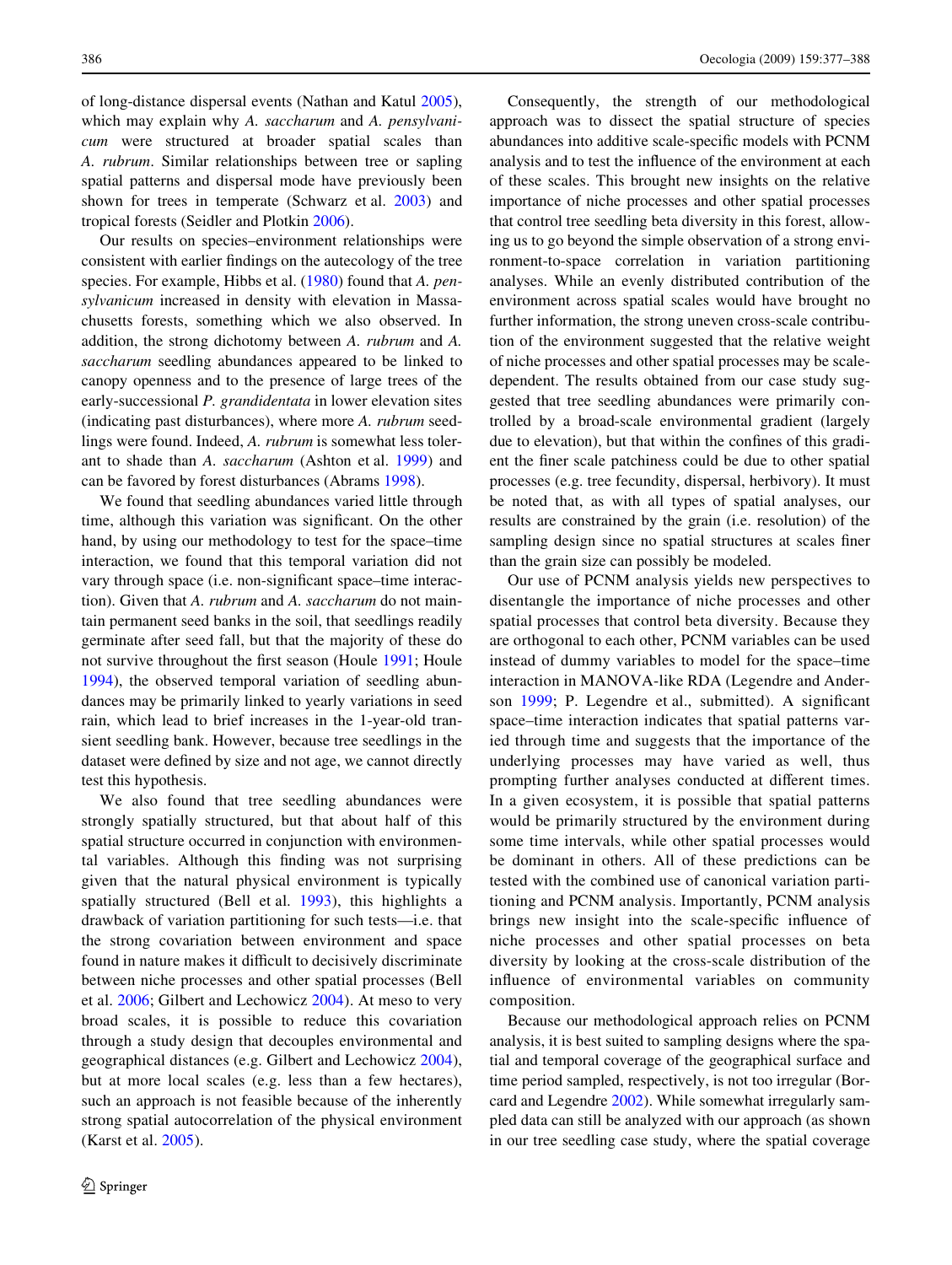is not perfectly regular, and where some years were missing), strongly irregular data would yield individual PCNM variables which would show spatial (or temporal) structures at several scales, thus complicating interpretation (Borcard and Legendre [2002](#page-10-6)). In addition, large gaps in the spatial coverage of the geographical surface would yield fewer fine-scale PCNM variables, thus limiting the strength of our approach.

In conclusion, dissecting the spatial structure of tree seedling abundance at different spatial scales allowed us to find that tree diversity in this forest may be primarily maintained through niche partitioning at broader spatial scales, while other spatial processes may allow the coexistence of functionally similar species at finer scales. Because the environmental variables used in our case study were somewhat limited, the value of our study primarily lies in illustrating how our method can be used and the type of results it can yield—and not necessarily in the nature of the results obtained per se. Despite this limitation, our results support the view that niche processes and other spatial processes are not mutually exclusive but, rather, contribute differently depending on spatial scales. More importantly, our study provides researchers with an appropriate statistical methodology to estimate the scale-specific importance of environmental and spatial factors on beta diversity. Given the fundamental nature of this question, our methodological approach should be of great practical value for future tests. Such future tests will be crucial for the merging of niche and neutral perspectives, an obvious next step for community ecology.

**Acknowledgments** We wish to thank F. He, J. Oksanen, K.L. Gross, J.B. Grace and anonymous reviewers for helpful comments on previous versions of the manuscript. This work was made possible by a large number of people involved in data collection from 1998 through 2006. For supervision of field work, we wish to thank K. Benjamin, J. Corriveau, G. Couture, C. Savage, R. Léonard, L. d'Orangeville, M. Lapointe, J. Thibeault, P.-O. Roy, M.-A. Vaillancourt, R. Schmucki, J. Villeneuve and G. Maltais-Landry. Thanks to the staff of Station de biologie des Laurentides (SBL) for support. This research was funded by a NSERC grant to A. Bouchard and by the Département de sciences biologiques of Université de Montréal. During the writing of this manuscript, E. Laliberté was supported by scholarships from the University of Canterbury and the Fonds québécois de recherche sur la nature et les technologies (FQRNT).

## **References**

- <span id="page-10-25"></span>Abrams MD (1998) The red maple paradox: what explains the widespread expansion of red maple in eastern forests? BioScience 48:355–364
- <span id="page-10-18"></span>Anderson MJ, Legendre P (1999) An empirical comparison of permutation methods for tests of partial regression coefficients in a linear model. J Stat Comput Simul 62:271–303
- <span id="page-10-24"></span>Ashton PMS, Yoon H, Rajesh T, Berlyn GP (1999) Seedling leaf structure of New England maples (*Acer*) in relation to light environment. For Sci 45:512–519
- <span id="page-10-0"></span>Barot S, Gignoux J (2004) Mechanisms promoting plant coexistence: can all the proposed processes be reconciled? Oikos 106:185–192
- <span id="page-10-13"></span>Bélanger N, Côté B, Fyles JW, Courchesne F, Hendershot WH (2004) Forest regrowth as the controlling factor of soil nutrient availability 75 years after fire in a deciduous forest of Southern Quebec. Plant Soil 262:363–372
- <span id="page-10-5"></span>Bell G, Lechowicz MJ, Appenzeller A, Chandler M, Deblois B, Jackson L, Mackenzie B, Preziosi R, Schallenberg M, Tinker N (1993) The spatial structure of the physical environment. Oecologia 96:114–121
- <span id="page-10-2"></span>Bell G, Lechowicz MJ, Waterway MJ (2006) The comparative evidence relating to functional and neutral interpretations of biological communities. Ecology 87:1378–1386
- <span id="page-10-8"></span>Borcard D, Legendre P (1994) Environmental control and spatial structure in ecological communities: an example using Oribatid mites (Acari, Oribatei). Environ Ecol Stat 1:37–61
- <span id="page-10-6"></span>Borcard D, Legendre P (2002) All-scale spatial analysis of ecological data by means of principal coordinates of neighbour matrices. Ecol Modell 153:51–68
- <span id="page-10-7"></span>Borcard D, Legendre P, Avois-Jacquet C, Tuomisto H (2004) Dissecting the spatial structure of ecological data at multiple scales. Ecology 85:1826–1832
- <span id="page-10-3"></span>Borcard D, Legendre P, Drapeau P (1992) Partialling out the spatial component of ecological variation. Ecology 73:1045–1055
- <span id="page-10-22"></span>Burns RM, Honkala BH (1990) Silvics of North America, vol 2: hardwoods. USDA Agricultural Handbook No. 654. U.S. Department of Agriculture, Washington DC
- <span id="page-10-21"></span>Chave J, Leigh EG (2002) A spatially explicit neutral model of betadiversity in tropical forests. Theor Popul Biol 62:153–168
- <span id="page-10-23"></span>Clark JS, LaDeau S, Ibanez I (2004) Fecundity of trees and the colonization-competition hypothesis. Ecol Monogr 74:415–442
- <span id="page-10-19"></span>Cottenie K (2005) Integrating environmental and spatial processes in ecological community dynamics. Ecol Lett 8:1175–1182
- <span id="page-10-15"></span>Courchesne F, Côté B, Fyles JW, Hendershot WH, Biron PM, Roy AG, Turmelet M-C (2005) Recent changes in soil chemistry in a forested ecosystem of southern Québec, Canada. Soil Sci Soc Am J 69:1298–1313
- <span id="page-10-14"></span>Courchesne F, Hendershot WH (1988) Cycle annuel des éléments nutritifs dans un bassin-versant forestier: contribution de la litière fraîche. Can J For Res 18:930–936
- <span id="page-10-4"></span>Currie DJ (2007) Disentangling the roles of environment and space in ecology. J Biogeogr 34:2009–2011
- <span id="page-10-16"></span>Draper NR, Smith H (1981) Applied regression analysis. Wiley, New York
- <span id="page-10-17"></span>Dray S (2005) packfor: forward selection with multivariate Y by permutation under reducel model. Laboratoire Biométrie et Biologie Évolutive, Lyon. Available at: [http://biomserv.univ-lyon1.fr/](http://biomserv.univ-lyon1.fr/~dray/software.php) »dray/software.php
- <span id="page-10-9"></span>Dray S, Legendre P, Peres-Neto P (2006) Spatial modeling: a comprehensive framework for principal coordinate analysis of neighbor matrices (PCNM). Ecol Modell 196:483–493
- <span id="page-10-11"></span>Englund SR, O'Brien JJ, Clark DB (2000) Evaluation of digital and film hemispherical photography and spherical densiometry for measuring forest light environments. Can J For Res 30:1999– 2005
- <span id="page-10-12"></span>Frazer GW, Canham CD, Lerstzan KP (2000) Gap light analyzer version 2.0. Bull Ecol Soc Am 81:191–197
- <span id="page-10-20"></span>Freestone AL, Inouye BD (2006) Dispersal limitation and environmental heterogeneity shape scale-dependent diversity patterns in plant communities. Ecology 87:2425–2432
- <span id="page-10-1"></span>Gilbert B, Lechowicz MJ (2004) Neutrality, niches, and dispersal in a temperate forest understory. Proc Natl Acad Sci USA 101:7651–7656
- <span id="page-10-10"></span>Griffith DA, Peres-Neto PR (2006) Spatial modeling in ecology: the flexibility of eigenfunction spatial analyses. Ecology 87:2603-2613